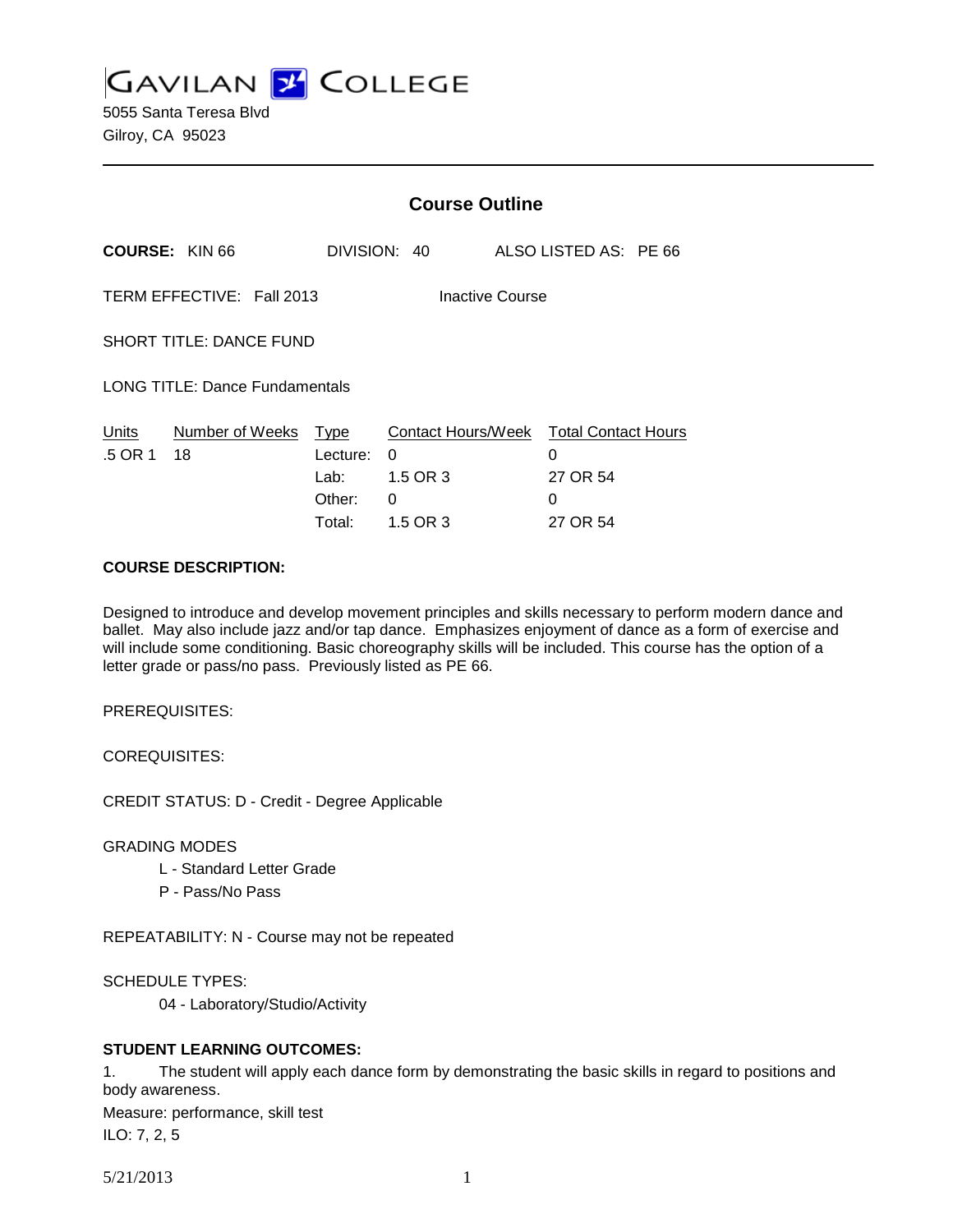GE-LO: E1, A1

2. The student will demonstrate each dance forms locomotor patterns as well as the level changes and spatial awareness as it relates to each dance form.

Measure: performance, skill test

ILO: 7, 2, 4, 5 GE-LO: E1, A1

3. The student will apply each dance form by demonstrating the basic skills in regard to musicality (rhythm and timing).

Measure: demonstration

ILO: 7, 6, 4, 5 GE-LO: E1, A1

4. The student will express an appreciation of their own unique body and its ability to perform dance as an expressive art form.

Measure: discussion, performance

ILO: 1, 5, 7, 4 GE-LO: E1, A1

# **CONTENT, STUDENT PERFORMANCE OBJECTIVES, OUT-OF-CLASS ASSIGNMENTS**

Inactive Course: 02/25/2013

4.5 - 9 Hours

CONTENT: Orientation. Emphasis will be on gross motor skill development. Class will work on conditioning through movement and music.

STUDENT PERFORMANCE OBJECTIVES (SPO): Students will demonstrate, with the use of music, their ability to move across space.

OUT-OF-CLASS ASSIGNMENTS:

# 6 - 12 Hours

CONTENT: Introduce ballet, as it is the foundation for the other forms of dance. This section will introduce the student to the fundamentals and application of ballet theory and technique through barre and center work. Material covered: basic vocabulary, strength, coordination, flexibility, agility, endurance, control, and grace.

SPO: The student will be able to apply elementary ballet vocabulary, including positions, steps, turns, jumps and poses, in both classical French terminology and in movement.

OUT-OF-CLASS ASSIGNMENTS:

1.5 - 3 Hours CONTENT: Midterm performance. SPO: Students will be able to demonstrate the skills learned. OUT-OF-CLASS ASSIGNMENTS:

6 - 12 Hours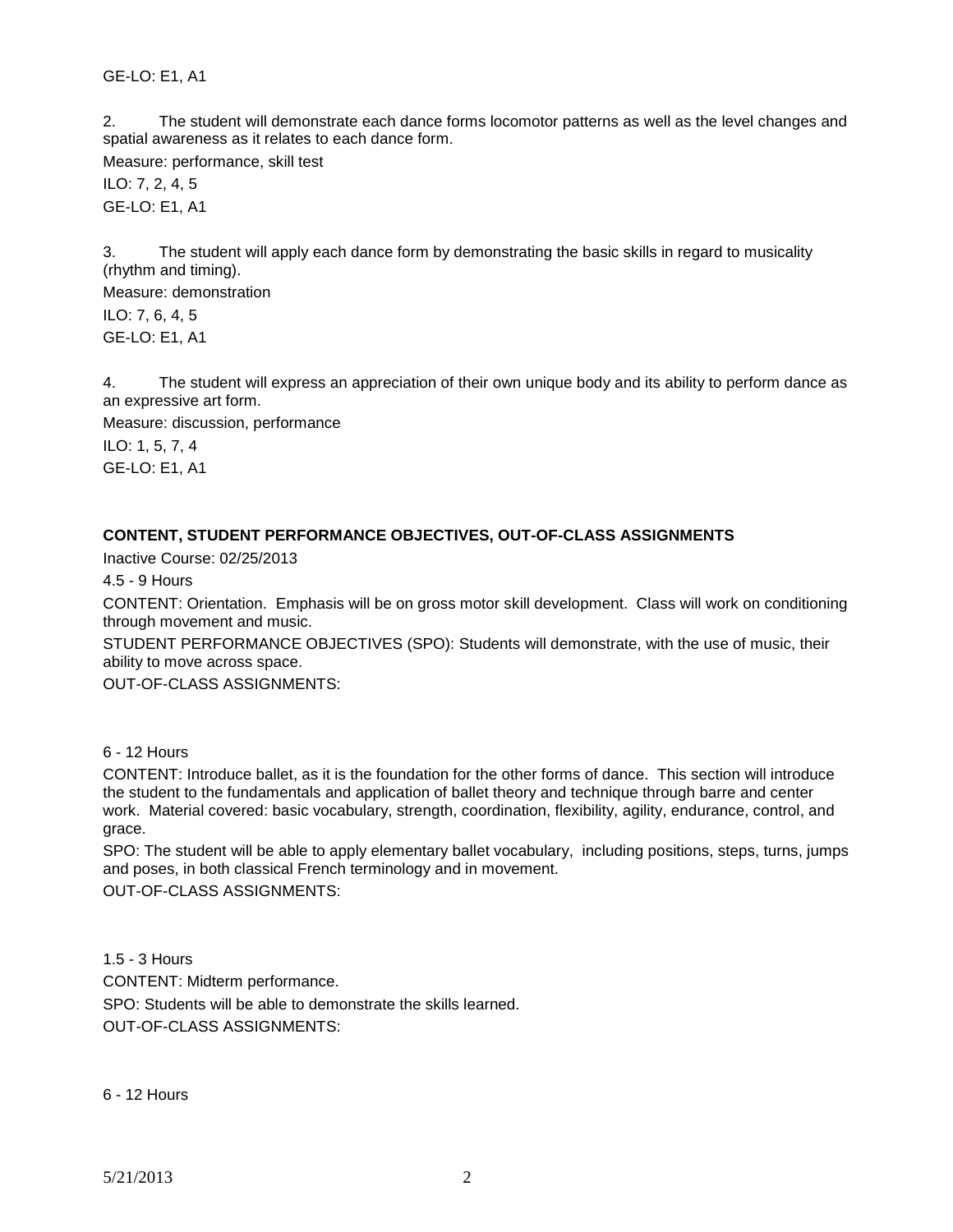CONTENT: Introduce modern dance. Students will learn basic positions, gestures, traveling and jumping steps, turns, and level changes. The student will learn the fundamentals of spatial orientation and will gain an awareness and appreciation of his/her own unique body in relation to dance as an expressive art form. SPO: Students will be able to apply their sense of form, alignment and technique from ballet. They will be able to apply fundamentals of motion and space through technical exercises and dance combinations of varying dynamic and expressive content.

OUT-OF-CLASS ASSIGNMENTS:

## 3 - 6 Hours

CONTENT: Discussion and presentation on choreography skills. Students will learn a variety of ways to manipulate movement material. The opportunity to utilize these skills will be provided.

SPO: The students will demonstrate their choreography skills through small group performances. OUT-OF-CLASS ASSIGNMENTS:

## 3 - 6 Hours

CONTENT: Introduce jazz and/or tap if the instructor has expertise in this form of dance. For jazz, the students will learn basic positions, isolations, locomotor movements and full body actions. Exploration of movement qualities and styles will be included as well as basic rhythms, patterns, and phrasing. The student will gain an awareness and appreciation of their own unique movement styles as it relates to jazz and/or tap dance as a dynamic art form.

SPO: The student will be able to demonstrate basic positions and the locomotor movements of jazz and/or tap dance. The student will be able to apply isolations and full body actions as it relates to jazz dance. OUT-OF-CLASS ASSIGNMENTS:

#### 1.5 - 3 Hours

CONTENT: Prepare for final. In small groups students will choreograph a dance using the dance form of their choice.

SPO: Students will be able to compose a dance performance utilizing the skills learned throughout the class. OUT-OF-CLASS ASSIGNMENTS:

NOTE: This is a skill building class. The students skills or proficiencies will be enhanced by supervised repetition and practice in class.

2 Hours Final

#### **METHODS OF INSTRUCTION:**

Demonstration. Small group participation. Discussion.

#### **METHODS OF EVALUATION:**

CATEGORY 1 - The types of writing assignments required: Percent range of total grade: 0 % to %

If this is a degree applicable course, but substantial writing assignments are not appropriate, indicate reason:

Course primarily involves skill demonstration or problem solving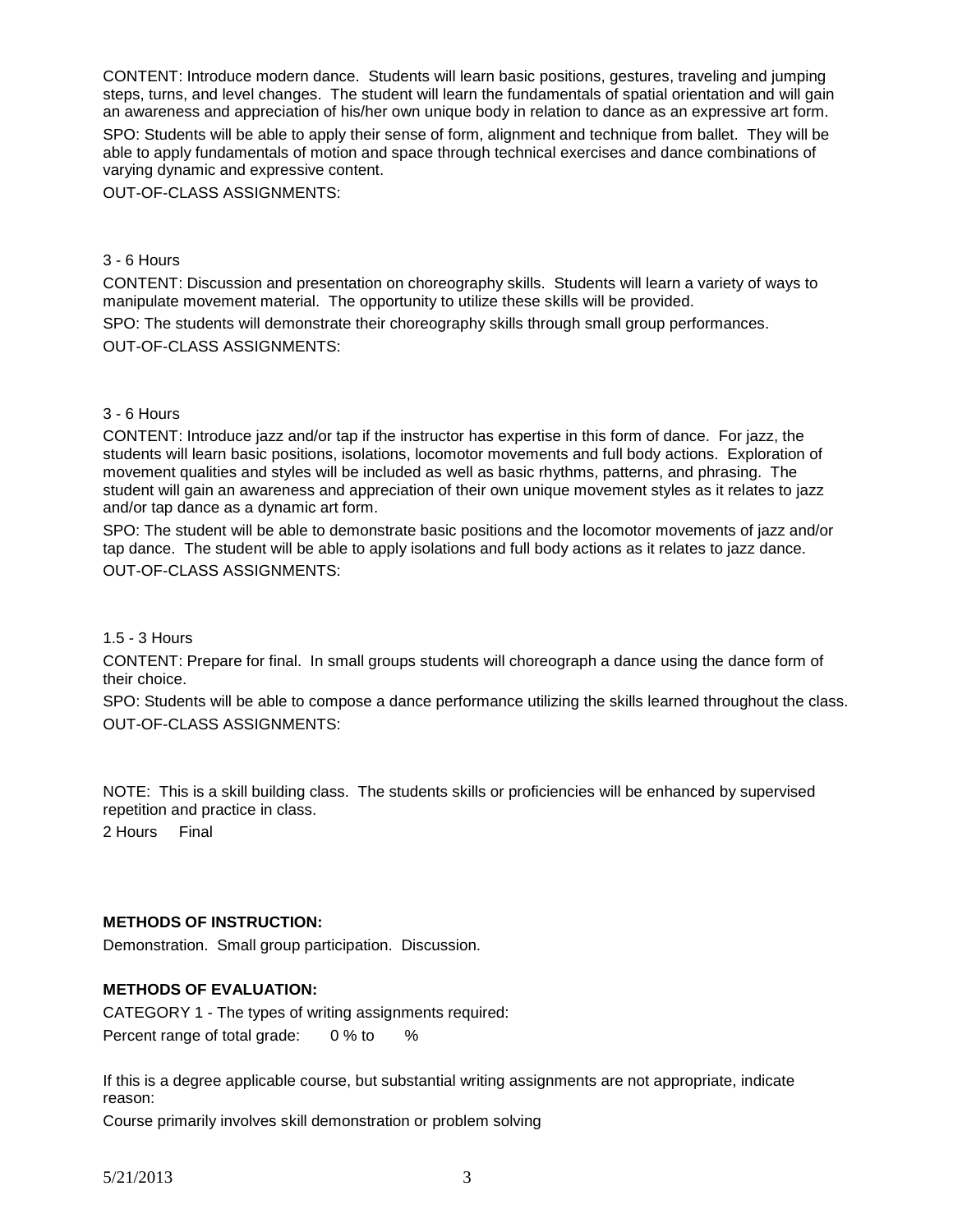CATEGORY 2 -The problem-solving assignments required: Percent range of total grade: 0 % to % CATEGORY 3 -The types of skill demonstrations required: Percent range of total grade: 30 % to 50 Performance Exams

CATEGORY 4 - The types of objective examinations used in the course: Percent range of total grade: 0 % to % CATEGORY 5 - Any other methods of evaluation: Percent range of total grade: 50 % to 70 %

Requires student participation.

## JUSTIFICATION:

The department is requesting a name change, from the Physical Education and Athletics Department to the Department of Kinesiology and Athletics. The reasons for this action include:

1) A desire to follow suit with the 4-year colleges and universities.

2) A trend in the field. Community colleges are moving in this

direction with Cabrillo College already taking this action. Others such as Sacramento City College, Mission College, and Diablo Valley College are also in the process of changing their name as well. Gavilan College can be a leader in this trend.

3) This more closely describes what our profession is about.

"Kinesiology is the academic discipline concerned with the art and science of human movement."

4) The state academic senate has proposed that Kinesiology and Exercise Science majors be added to the Disciplines List so they have recognized the move in this direction.

5) Over recent years, there have been discussions within the State regarding the need to streamline Physical Education as a discipline. This would help with the negative connotation that is often identified with this discipline. Gavilan College has worked hard to modify our programs to meet State requirements for our major. The name change would be another step in the right direction.

# **REPRESENTATIVE TEXTBOOKS:**

## **ARTICULATION and CERTIFICATE INFORMATION**

Associate Degree: GAV E1, effective 201170 CSU GE: CSU E1, effective 201170 IGETC: CSU TRANSFER: Transferable CSU, effective 201170 UC TRANSFER: Transferable UC, effective 201170